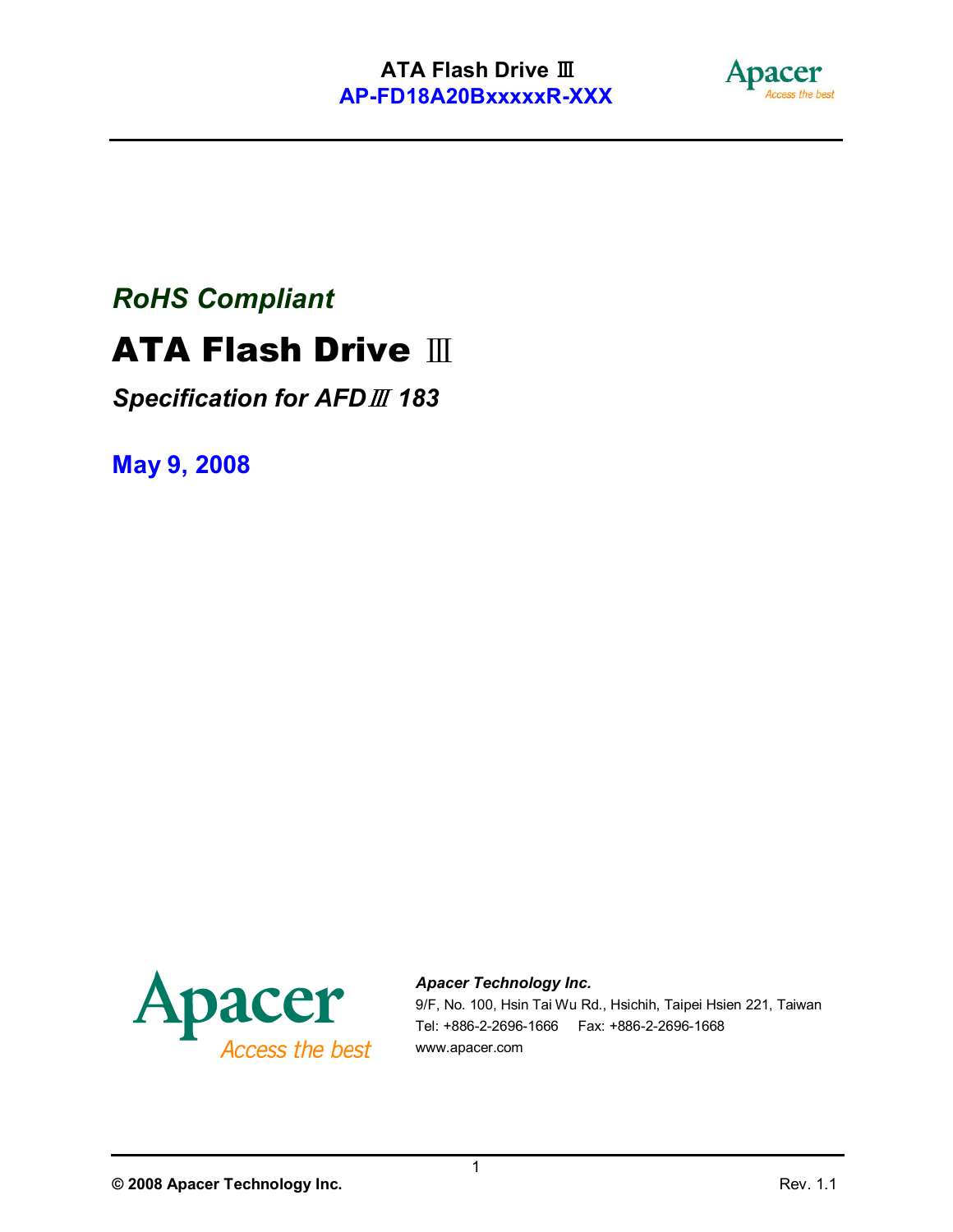

.

### Features:

- Standard ATA/IDE Bus Interface
	- 512 bytes per sector
	- ATA command set compatible
	- Support up to PIO Mode-4
	- Support up to Multi-word DMA Mode-2
	- Support up to Ultra DMA Mode-4
- Capacity
	- 1,2 ,4 ,8 ,16 ,32 GB
- Fast Sustained Read Performance – Support up to 35 MB/sec
- Fast Sustained Write Performance – Support up to 25 MB/sec
- Intelligent endurance design
	- Built-in Embedded Flash File System (FFS)
	- Built-in hardware ECC, correcting up to 8 random bits of error per 512-byte sector
	- Dynamic wear-leveling algorithms to substantially increase longevity of the flash media

1. Extended Temperature

- Power Management Unit
	- Immediate disabling of unused circuitry without host intervention
	- Zero wake-up latency
- Temperature ranges
	- $-$  0°C  $\sim$  70°C for operation
	- $-$  -40°C ~ 85°C for operation (ET<sup>1</sup>)
	- $-40^{\circ}$ C ~ 100°C for storage
- **•** Supply voltage – 3.3 V
- Low power consumption
	- Active mode: 75mA
	- Sleep mode: 2000µA
- Form factor
	- $-1.8$  inch
- Connector type – 40 pin ZIF
- RoHS Compliant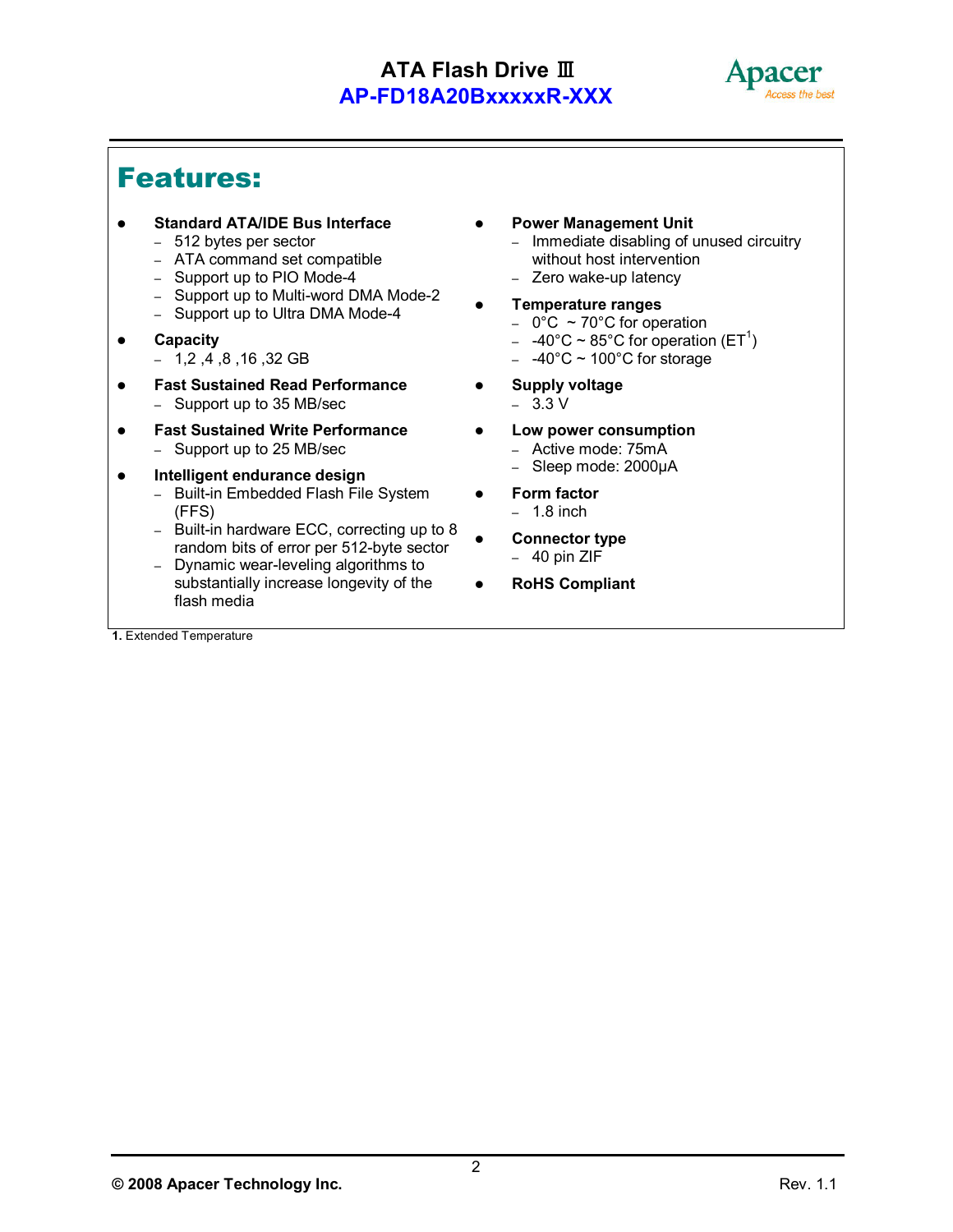

# **Table of Contents**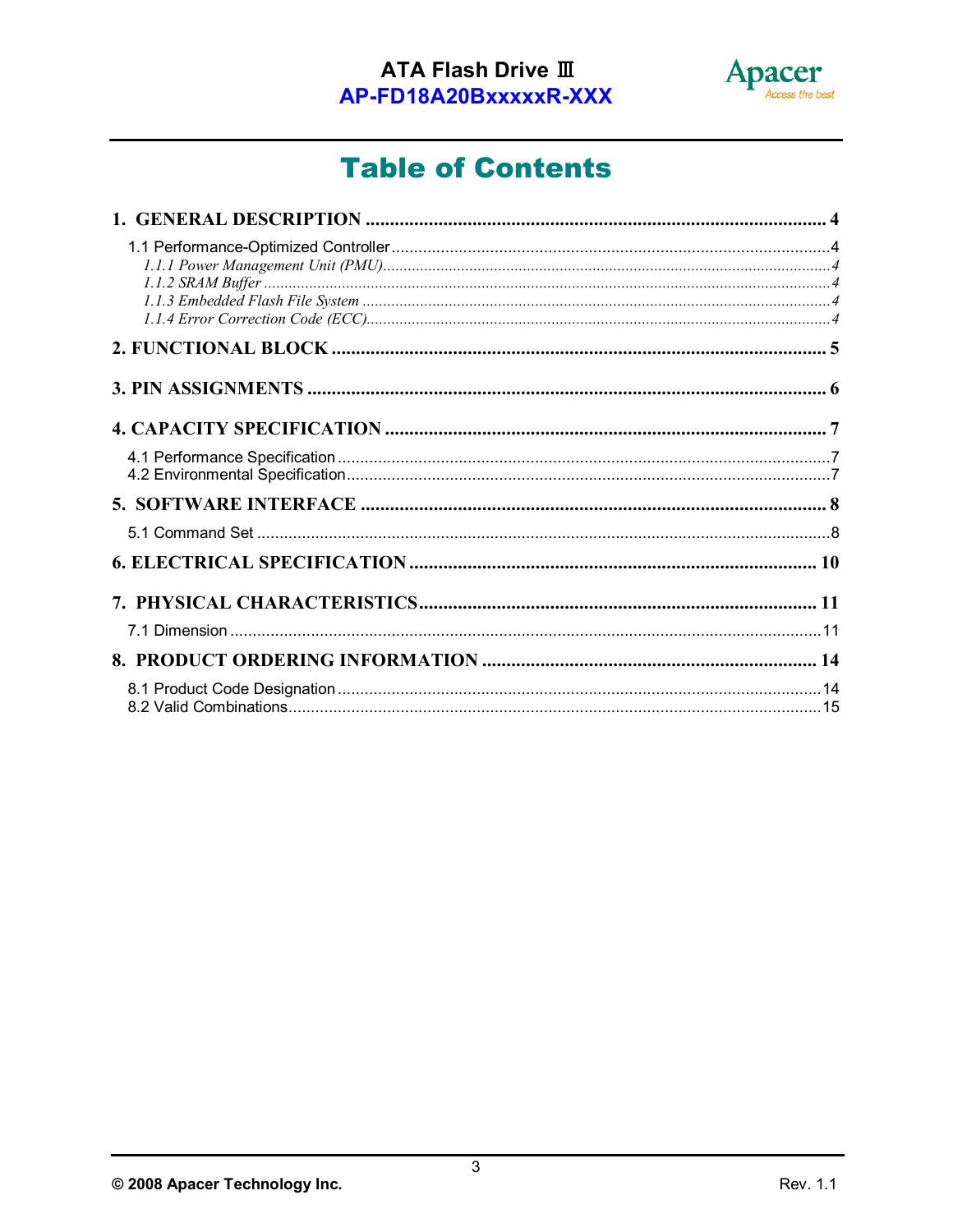

## 1. General Description

Apacer's ATA-Flash Drive (AFD) is a high-performance, solid state drive (SSD) designed to replace a conventional IDE hard disk drive. AFD supports standard ATA/IDE protocol and can be plugged into a ZIF connector commonly found in portable PCs. It is more rugged, reliable and power-efficient compared to the mechanical hard drive and is designed for use in rugged laptops, military devices, thin clients, Point of Sale (POS) terminals, telecom, medical instruments, surveillance systems and industrials PCs. Apacer AFD Series is the best drop-in replacement for high-maintenance HDD where reliability is a major concern.

AFD includes a built-in microcontroller and file management firmware that communicates through with the ATA standard interfaces and is set to the Master operation in default. This means the AFD does not require any additional or proprietary host software such as the Flash File System (FFS) and Memory Technology Driver (MTD) software. AFD is designed to work at 3.3 Volts, support the standard ATA/IDE protocol up to PIO Mode-4, Multiword DMA Mode-2, and Ultra DMA Mode-4 interfaces and uses a standard ATA driver that fits to all major operating systems such as the Windows series, MAC OS, and Unix etc.

### 1.1 Performance-Optimized Controller

The heart of an ATA-Flash Drive is the ATA controller, which translates standard ATA signals into the Flash Media data and controls of the flash media. This proprietary ATA controller is specifically designed to attain high data throughput from the host to the flash.

#### 1.1.1 Power Management Unit (PMU)

The power management unit (PMU) controls the power consumption of the ATA-Flash Drive. It reduces the power consumption of the ATA-Flash Drive Controller by putting circuitry not in operation into sleep mode. The PMU has zero wake-up latency.

#### 1.1.2 SRAM Buffer

The ATA Flash Drive Controller performs as an SRAM buffer to optimize the host's data transfer to and from the flash media.

#### 1.1.3 Embedded Flash File System

The embedded Flash File System (FFS) is an integral part of the ATA-Flash Drive Controller. It contains MCU firmware that performs the following tasks:

- 1. Translates host side signals into flash media Writes and Reads.
- 2. Provides dynamic flash media wear leveling to spread the flash writes across all unused memory address space to increase the longevity of flash media.
- 3. Keeps track of data file structures

#### 1.1.4 Error Correction Code (ECC)

The ATA-Flash Drive Controller uses BCH Error Detection Code (EDC) and Error Correction Code (ECC) algorithms which correct up to eight random single-bit errors for each 512-byte block of data.

High performance is achieved through hardware-based error detection and correction.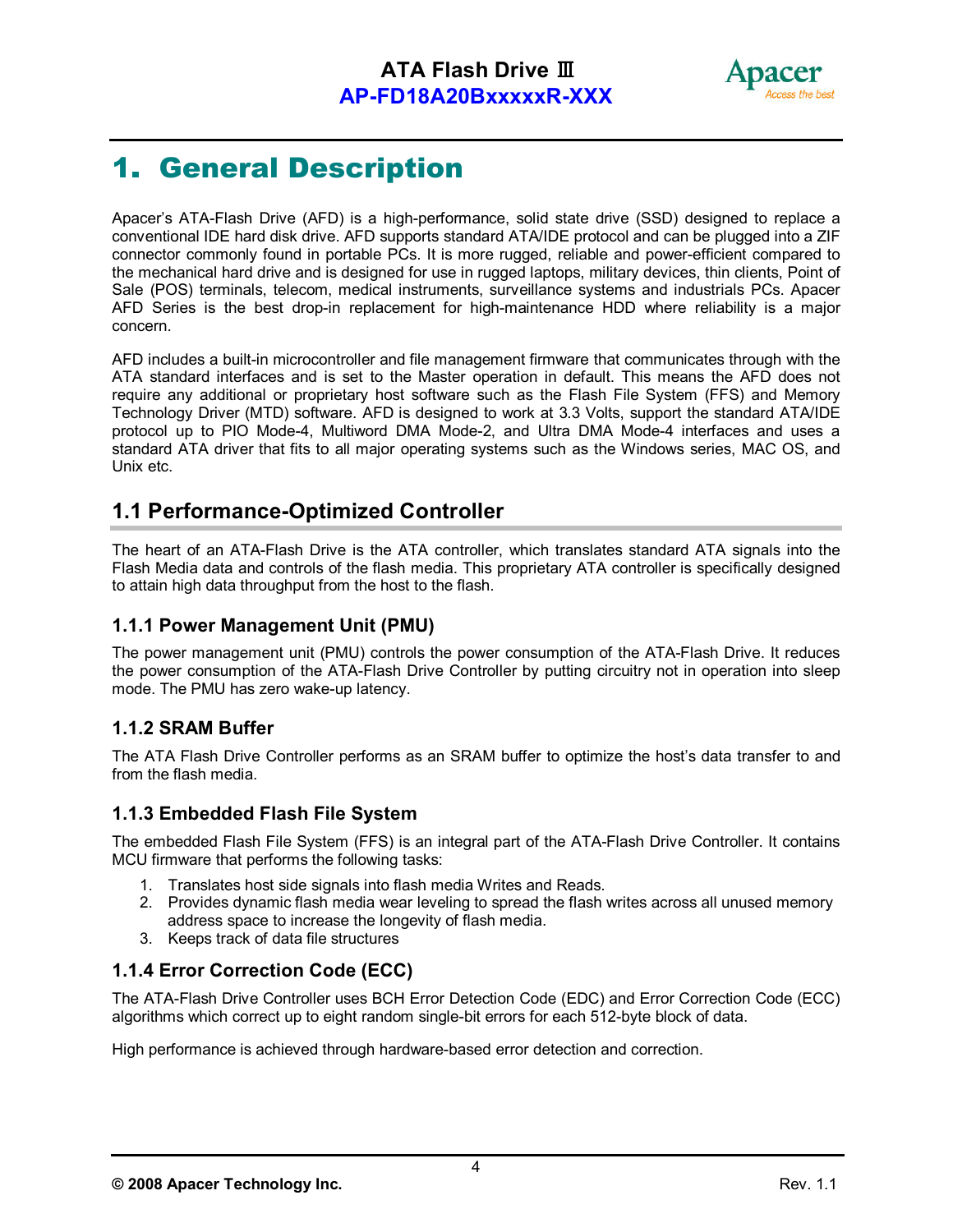

## 2. Functional Block

The ATA-Flash Drive (AFD) includes the ATA controller and flash media, as well as the ATA standard interface. Figure 2-1 shows the functional block diagram.



Figure 2-1: Functional block diagram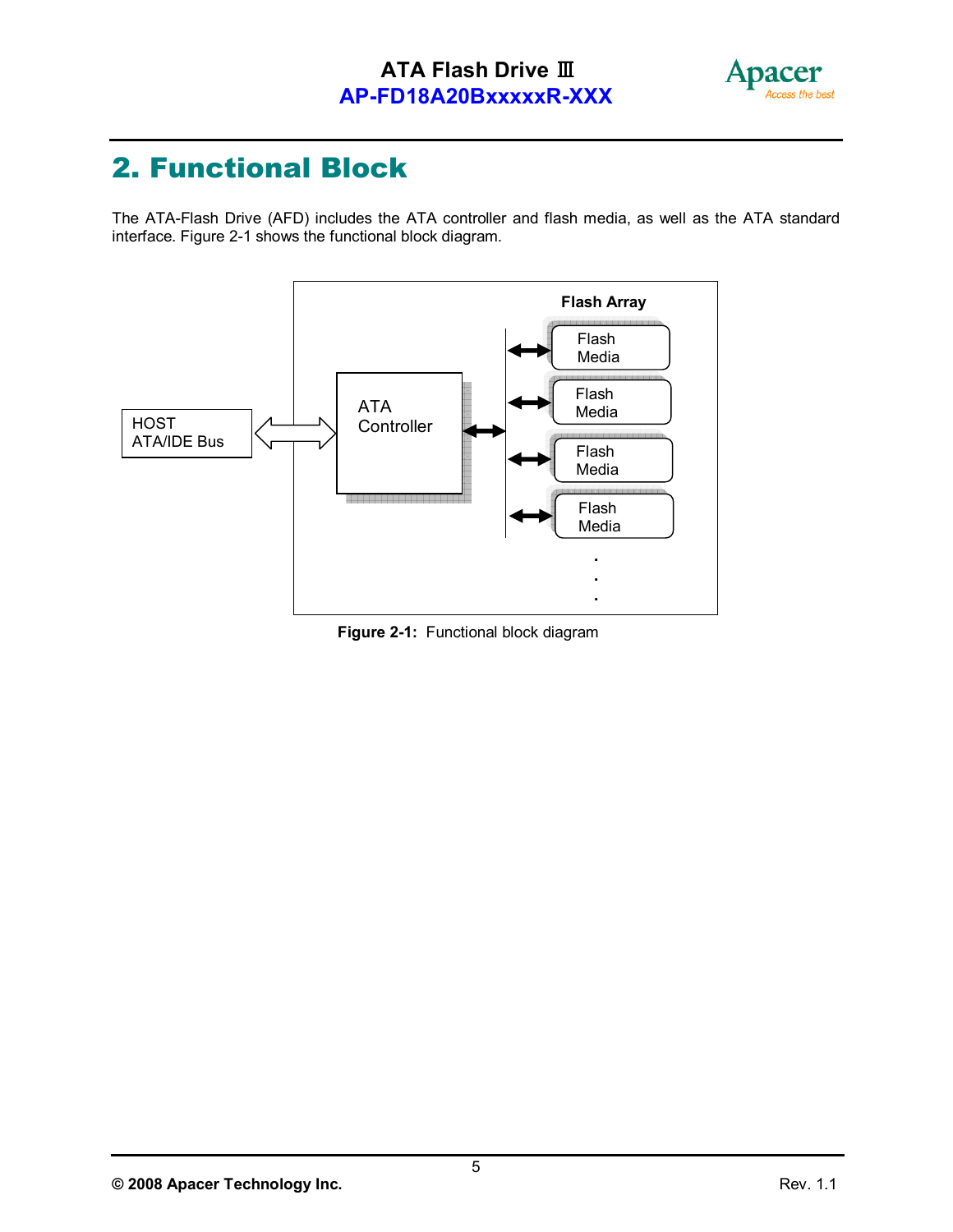

# 3. Pin Assignments

Table 3-1 lists the pin assignments with respective signal names for the 40-pin configuration. A "#" suffix indicates the active low signal. The pin type can be input, output or input/output.



| Pin No.                 | <b>SIGNALS</b>  | Pin No. | <b>SIGNALS</b>   |
|-------------------------|-----------------|---------|------------------|
| 1                       | Reserved        | 21      | <b>GROUND</b>    |
| $\overline{\mathbf{c}}$ | Reserved        | 22      | <b>DMARQ</b>     |
| 3                       | RESET#          | 23      | <b>GROUND</b>    |
| 4                       | <b>GROUND</b>   | 24      | DIOW#            |
| 5                       | DD <sub>7</sub> | 25      | DIOR#            |
| 6                       | DD <sub>8</sub> | 26      | <b>GROUND</b>    |
| $\overline{7}$          | DD <sub>6</sub> | 27      | <b>IORDY</b>     |
| 8                       | DD <sub>9</sub> | 28      | <b>GROUND</b>    |
| 9                       | DD <sub>5</sub> | 29      | DMACK#           |
| 10                      | <b>DD 10</b>    | 30      | <b>INTRQ</b>     |
| 11                      | DD <sub>4</sub> | 31      | A <sub>1</sub>   |
| 12                      | <b>DD 11</b>    | 32      | PDIAG#           |
| 13                      | DD <sub>3</sub> | 33      | A <sub>0</sub>   |
| 14                      | <b>DD 12</b>    | 34      | A2               |
| 15                      | DD <sub>2</sub> | 35      | CS <sub>0#</sub> |
| 16                      | <b>DD 13</b>    | 36      | CS1#             |
| 17                      | DD <sub>1</sub> | 37      | DASP#            |
| 18                      | <b>DD 14</b>    | 38      | 3.3V             |
| 19                      | DD 0            | 39      | 3.3V             |
| 20                      | <b>DD 15</b>    | 40      | CSEL             |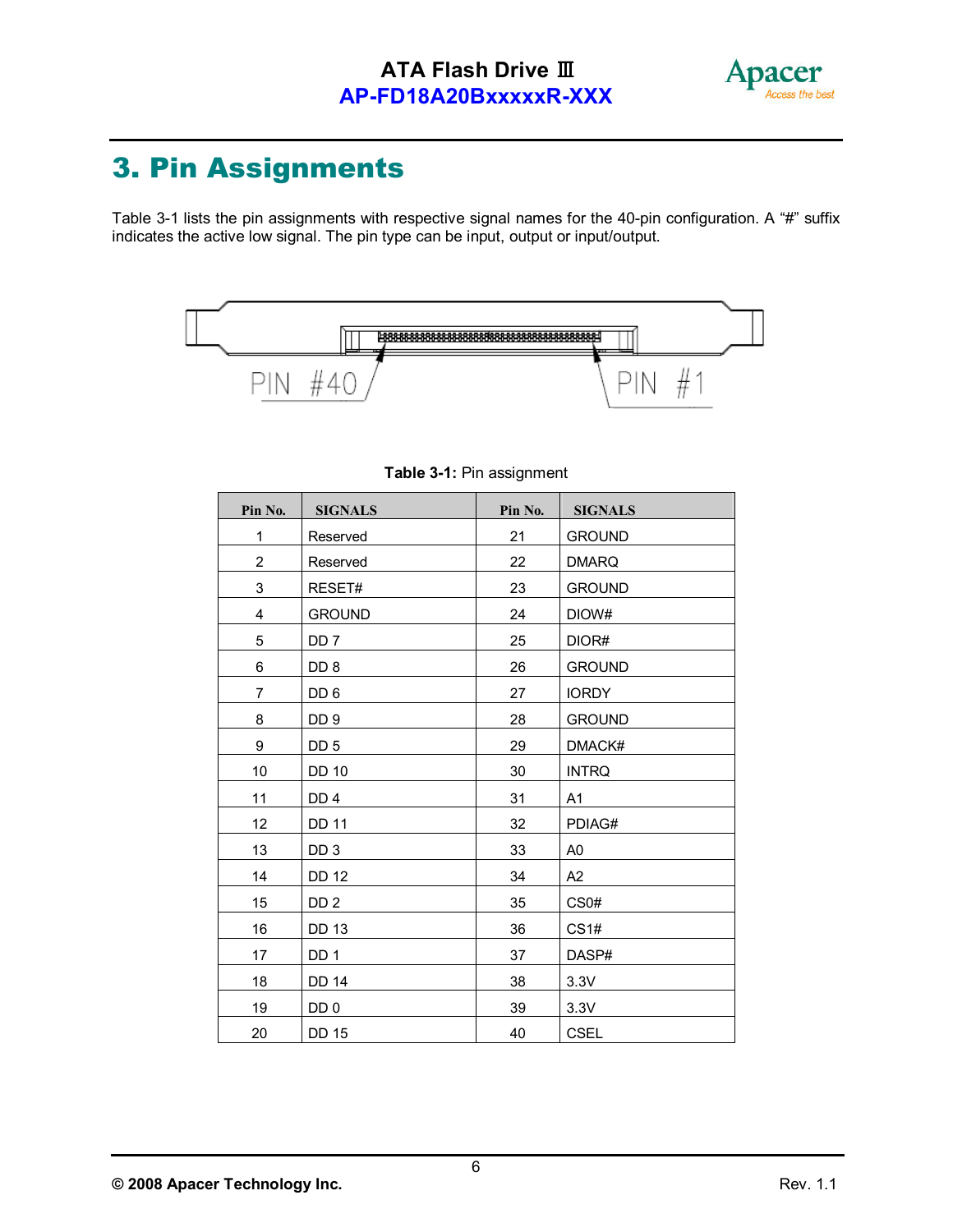

## 4. Capacity Specification

Capacity specification of the ATA-Flash Drive (AFD) product family is available in Table 4-1. It lists the specific capacity and the default numbers of cylinder heads, sectors and cylinders for each product line.

| Capacity | <b>Total bytes</b> | <b>Cylinders</b> | <b>Heads</b> | <b>Sectors</b> | <b>Max LBA</b>            |
|----------|--------------------|------------------|--------------|----------------|---------------------------|
| 1GB      | 1,024,966,656      | 1986             | 16           | 63             | 2,001,888                 |
| 2GB      | 2,048,385,024      | 3969             | 16           | 63             | 4,000,752                 |
| 4GB      | 4,096,253,952      | 7937             | 16           | 63             | 8,000,496                 |
| 8GB      | 8,001,552,384      | 15504            | 16           | 63             | 15,628,032                |
| 16 GB    | 16,001,040,384     | 16383            | 16           | 63             | $31,252,032^1$            |
| 32 GB    | 32,001,048,576     | 16383            | 16           | 63             | $62,502,048$ <sup>1</sup> |

#### Table 4-1: Capacity specification

1 Cylinders, heads or sectors are not applicable for these capacities. Only LBA addressing applies.

#### 4.1 Performance Specification

Performance of the ATA-Flash Disk is listed in Table 4-2.

|  |  | Table 4-2: Performance specifications |  |
|--|--|---------------------------------------|--|
|--|--|---------------------------------------|--|

| Capacity<br>Performance       | 1GB/2GB | $4$ GB $/$ 8 GB $/$ 16 GB | 32 GB |
|-------------------------------|---------|---------------------------|-------|
| Sustained read (MB/s)         | 35      | 35                        |       |
| <b>Sustained write (MB/s)</b> |         | 25                        | 15    |

#### 4.2 Environmental Specification

Environmental specification of the ATA-Flash Drive which follows the MIL-STD-810F standards is available as shown in Table 4-3.

| <b>Environment</b>        |         | <b>Specification</b>                                                                      |  |
|---------------------------|---------|-------------------------------------------------------------------------------------------|--|
| Operation                 |         | $[0^{\circ}$ C to 70 $^{\circ}$ C; -40 $^{\circ}$ C to 85 $^{\circ}$ C (ET <sup>1</sup> ) |  |
| Temperature               | Storage | $-40^{\circ}$ C to 100 $^{\circ}$ C                                                       |  |
| Humidity                  |         | 5% to 95% RH (Non-condensing)                                                             |  |
| Vibration (Non-Operation) |         | Sine wave: 10~2000Hz, 15G (X, Y, Z axes)                                                  |  |
| Shock (Non-Operation)     |         | Half sine wave, Peak acceleration 50 G, 11 ms (X, Y, Z; All 6 axes)                       |  |
|                           |         |                                                                                           |  |

|  | <b>Table 4-3: Environmental specifications</b> |  |
|--|------------------------------------------------|--|
|--|------------------------------------------------|--|

1. Extended Temperature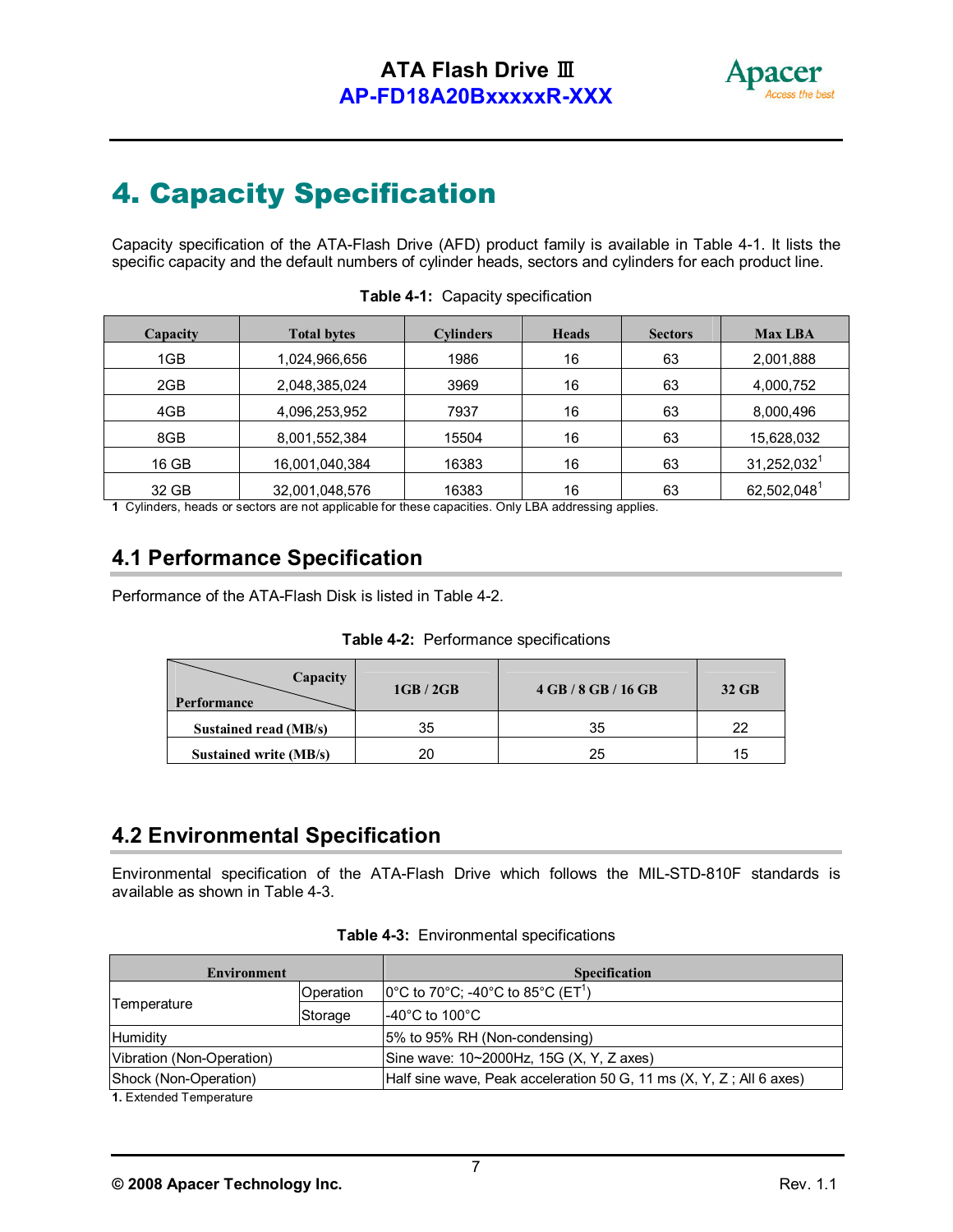

### 5. Software Interface

### 5.1 Command Set

This section defines the software requirements and the format of the commands the host sends to the ATA-Flash Drive (AFD). Commands are issued to the AFD by loading the required registers in the command block with the supplied parameters, and then writing the command code to the Command register. The manner in which a command is accepted varies.

| Command                     | Code             | $\mathbf{FR}^1$              | $SC^2$                       | SN <sup>3</sup>              | $CY^4$                   | DH <sup>5</sup> | LBA <sup>6</sup>         |
|-----------------------------|------------------|------------------------------|------------------------------|------------------------------|--------------------------|-----------------|--------------------------|
| Check-Power-Mode            | E5H or 98H       | $\overline{\phantom{a}}$     | $\overline{\phantom{a}}$     | $\overline{\phantom{a}}$     | $\overline{\phantom{a}}$ | $D^8$           | $\overline{\phantom{a}}$ |
| Execute-Drive-Diagnostic    | 90H              | $\overline{\phantom{a}}$     | $\overline{\phantom{a}}$     | $\overline{\phantom{a}}$     | $\overline{\phantom{a}}$ | D               | $\overline{\phantom{a}}$ |
| Erase Sector(s)             | C <sub>0</sub> H | $\sim$                       | Υ                            | Υ                            | Υ                        | Υ               | Υ                        |
| Flush-Cache                 | E7H              | $\overline{\phantom{a}}$     | $\blacksquare$               | $\overline{\phantom{a}}$     | $\overline{\phantom{a}}$ | D               | $\overline{\phantom{a}}$ |
| Format Track                | 50H              | $\overline{\phantom{a}}$     | $Y^7$                        | $\overline{\phantom{a}}$     | Υ                        | $Y^8$           | Υ                        |
| Identify-Drive              | <b>ECH</b>       | $\overline{\phantom{a}}$     | $\qquad \qquad \blacksquare$ | $\overline{\phantom{a}}$     | $\overline{\phantom{0}}$ | D               | $\overline{\phantom{a}}$ |
| Idle                        | E3H or 97H       | $\blacksquare$               | Υ                            | $\overline{\phantom{a}}$     | $\blacksquare$           | D               | $\overline{\phantom{a}}$ |
| Idle-Immediate              | E1H or 95H       | $\overline{\phantom{a}}$     | $\qquad \qquad -$            | $\overline{\phantom{a}}$     | $\overline{\phantom{a}}$ | D               | $\overline{\phantom{a}}$ |
| Initialize-Drive-Parameters | 91H              | $\blacksquare$               | Y                            | $\overline{\phantom{a}}$     | $\overline{\phantom{a}}$ | Y               | $\overline{\phantom{a}}$ |
| <b>NOP</b>                  | 00H              | $\blacksquare$               | $\qquad \qquad -$            | $\overline{\phantom{a}}$     | $\overline{\phantom{a}}$ | D               | $\overline{\phantom{a}}$ |
| Read-Buffer                 | E4H              | $\blacksquare$               | $\overline{a}$               | $\overline{\phantom{a}}$     | $\blacksquare$           | D               | $\overline{\phantom{a}}$ |
| Read-DMA                    | C8H or C9H       | $\blacksquare$               | Υ                            | Υ                            | Υ                        | Υ               | Υ                        |
| Read-Multiple               | C4H              | $\blacksquare$               | Y                            | Υ                            | Υ                        | Y               | Υ                        |
| Read-Sector(s)              | 20H or 21H       | $\blacksquare$               | Y                            | Υ                            | Υ                        | Y               | Υ                        |
| Read-Verify-Sector(s)       | 40H or 41H       | $\overline{\phantom{a}}$     | Υ                            | Υ                            | Υ                        | Υ               | Υ                        |
| Recalibrate                 | 1XH              | $\overline{\phantom{a}}$     | $\overline{\phantom{a}}$     | $\overline{\phantom{a}}$     | $\overline{\phantom{a}}$ | D               | $\overline{\phantom{a}}$ |
| Request-Sense               | 03H              | $\overline{\phantom{a}}$     | $\overline{\phantom{0}}$     | $\overline{\phantom{a}}$     | $\overline{\phantom{a}}$ | D               | $\overline{\phantom{a}}$ |
| Seek                        | 7XH              | $\blacksquare$               | $\overline{\phantom{a}}$     | Y                            | Υ                        | Y               | Υ                        |
| Set-Features                | <b>EFH</b>       | $Y^7$                        | -                            | $\overline{\phantom{a}}$     | $\overline{a}$           | D               | $\overline{\phantom{a}}$ |
| Set-Multiple-Mode           | C6H              | $\overline{\phantom{a}}$     | Υ                            | $\overline{\phantom{a}}$     | $\overline{\phantom{a}}$ | D               | $\overline{\phantom{a}}$ |
| Set-Sleep-Mode              | E6H or 99H       | $\overline{\phantom{a}}$     | $\overline{a}$               | $\overline{\phantom{0}}$     | $\overline{\phantom{a}}$ | D               | $\overline{\phantom{a}}$ |
| Standby                     | E2H or 96H       | $\overline{\phantom{a}}$     | $\overline{\phantom{a}}$     | $\overline{\phantom{a}}$     | $\overline{\phantom{a}}$ | D               | $\overline{\phantom{a}}$ |
| Standby-Immediate           | E0H or 94H       | $\overline{\phantom{a}}$     | $\overline{\phantom{0}}$     | $\overline{\phantom{a}}$     | $\blacksquare$           | D               | $\overline{\phantom{a}}$ |
| Translate-Sector            | 87H              | $\overline{\phantom{a}}$     | Υ                            | Υ                            | Υ                        | Υ               | Υ                        |
| Write-Buffer                | E8H              | $\qquad \qquad \blacksquare$ | $\qquad \qquad \blacksquare$ | $\qquad \qquad \blacksquare$ | $\overline{\phantom{a}}$ | D               | $\overline{\phantom{a}}$ |
| Write-DMA                   | CAH or CBH       | $\overline{\phantom{a}}$     | Υ                            | Υ                            | Υ                        | Υ               | Υ                        |

| Table 5-1: Command set (1 of 2) |
|---------------------------------|
|---------------------------------|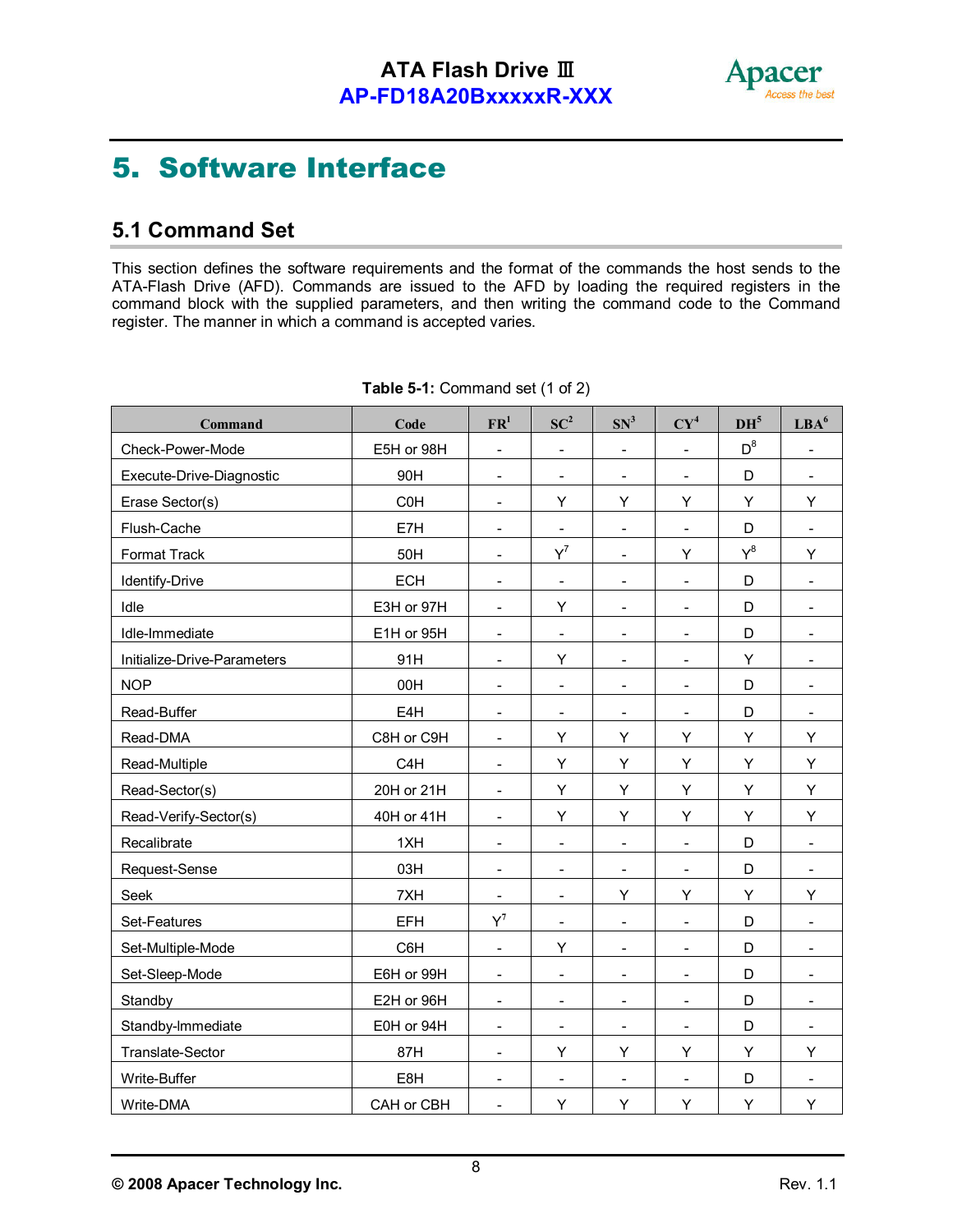

.

#### Table 5-1: Command set (1 of 2)

| Command                      | Code             | $\mathbf{FR}^1$          | $SC^2$ | $SN^3$ | $CY^4$ | DH <sup>5</sup> | LBA <sup>6</sup> |
|------------------------------|------------------|--------------------------|--------|--------|--------|-----------------|------------------|
| Write-Multiple               | C <sub>5</sub> H | -                        |        |        |        |                 |                  |
| Write-Multiple-Without-Erase | <b>CDH</b>       | $\overline{\phantom{0}}$ |        |        |        |                 |                  |
| Write-Sector(s)              | 30H or 31H       | $\overline{\phantom{0}}$ |        |        |        |                 |                  |
| Write-Sector-Without-Erase   | 38H              | -                        |        |        |        |                 |                  |
| Write-Verify                 | 3CH              | $\overline{\phantom{0}}$ |        |        |        |                 |                  |

1. FR - Features register

2. SC - Sector Count register

3. SN - Sector Number register

4. CY - Cylinder registers

5. DH - Drive/Head register

6. LBA - Logical Block Address mode supported (see command descriptions for use)

7. Y - The register contains a valid parameter for this command.

8. For the Drive/Head register:

Y means both the ATA-Flash Drive and Head parameters are used

D means only the ATA-Flash Drive parameter is valid and not the Head parameter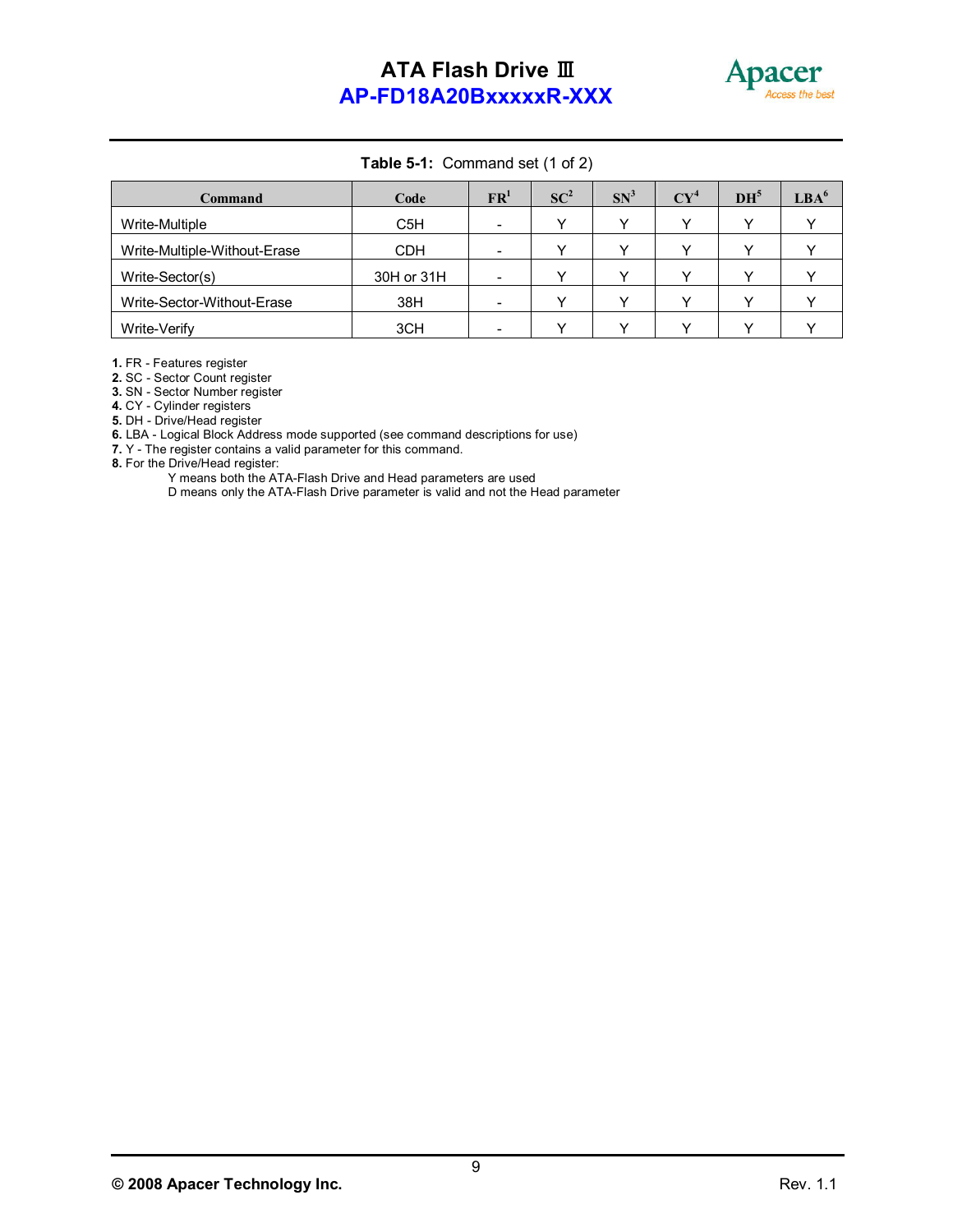

## 6. Electrical Specification

*Caution:* Absolute Maximum Stress Ratings – Applied conditions greater than those listed under "Absolute Maximum Stress Ratings" may cause permanent damage to the device. This is a stress rating only and functional operation of the device at these conditions or conditions greater than those defined in the operational sections of this data sheet is not implied. Exposure to absolute maximum stress rating conditions may affect device reliability.

#### Table 6-1: Operating voltage

| Range                | <b>Ambient Temperature</b>       | 5 <sub>1</sub> |
|----------------------|----------------------------------|----------------|
| Standard             | $0^{\circ}$ C to 70 $^{\circ}$ C | 4.5-5.5V       |
| Extended Temperature | -40°C to 85°C                    | 4.5-5.5V       |

#### Table 6-2: Absolute maximum power pin stress ratings

| Parameter                                              | Symbol   | Conditions                       |
|--------------------------------------------------------|----------|----------------------------------|
| <b>Input Power</b>                                     | $V_{DD}$ | -0.3V min. to 6.5V max.          |
| Voltage on any pin except $V_{DD}$ with respect to GND |          | $-0.5V$ min. to VDD $+0.5V$ max. |

#### Table 6-3: Recommended system power-up timings

| <b>Symbol</b> | <b>Parameter</b>            | <b>Typical</b> | Maximum | Units |
|---------------|-----------------------------|----------------|---------|-------|
| I PU-READY    | Power-up to Ready Operation | 200            | 1000    | ms    |
| I PU-WRITE    | Power-up to Write Operation | 200            | 1000    | ms    |

1. This parameter is measured only for initial qualification and after a design or process change that could affect this parameter.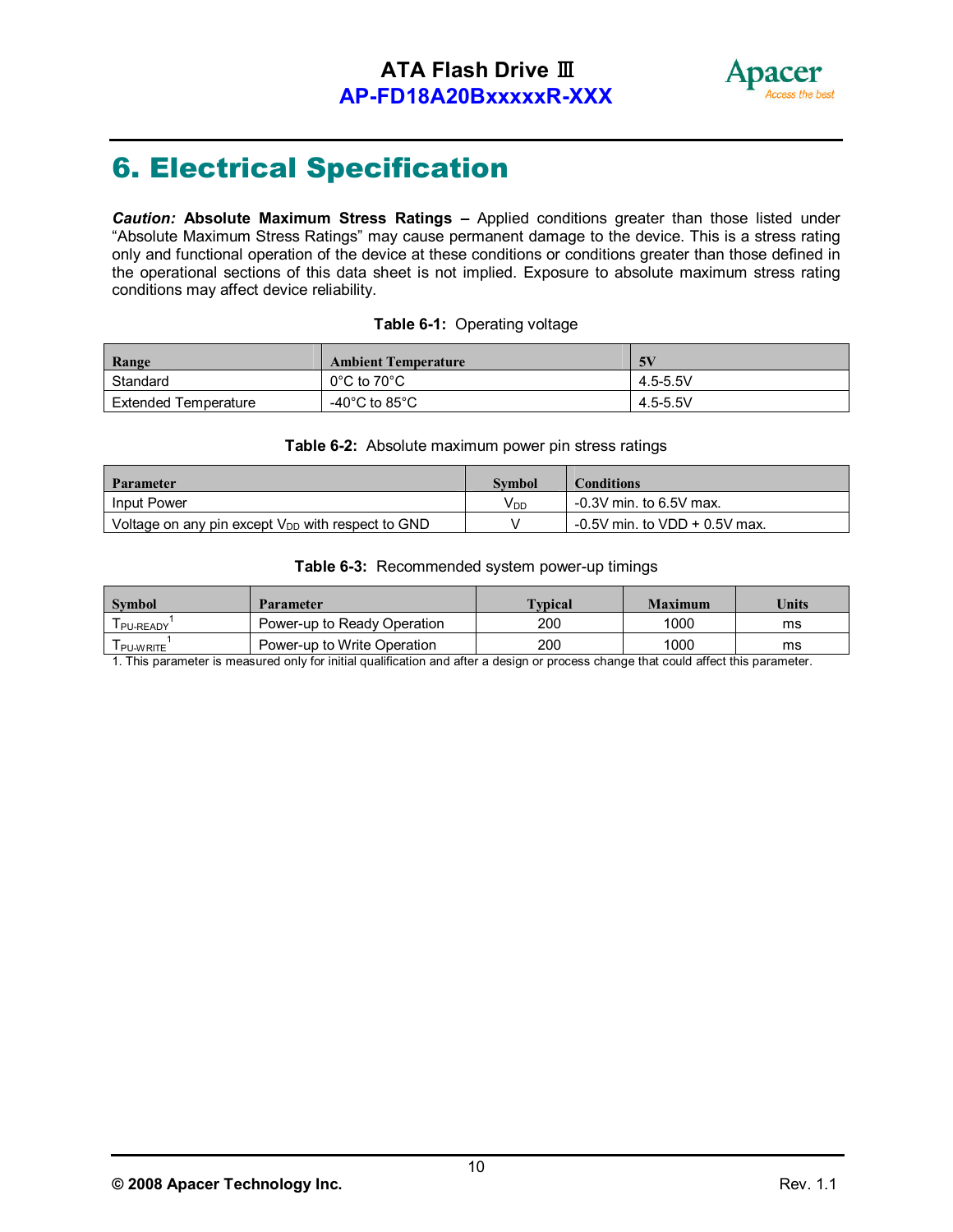

.

# 7. Physical Characteristics

### 7.1 Dimension



Unit: mm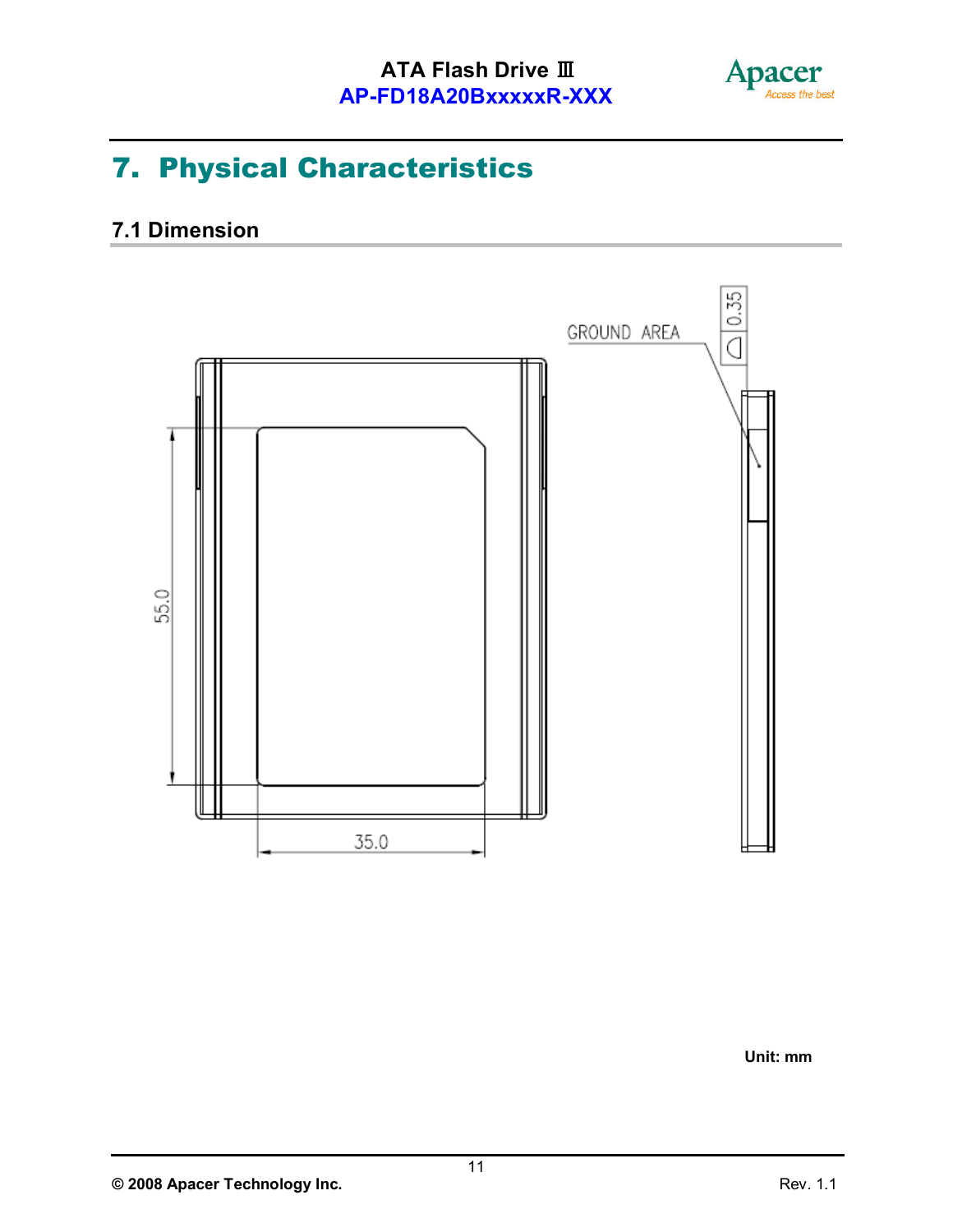



Unit: mm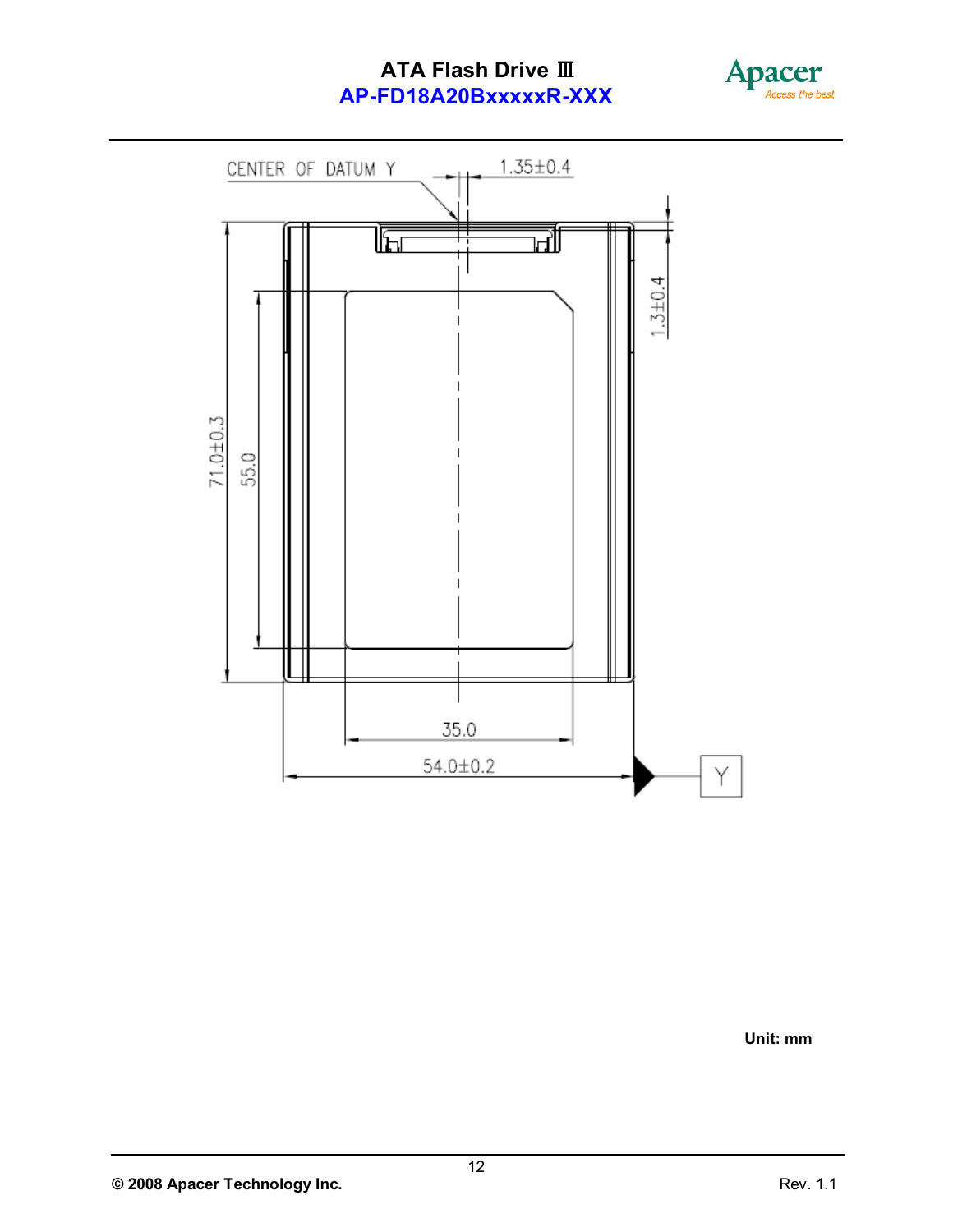



Unit: mm

<sup>© 2008</sup> Apacer Technology Inc.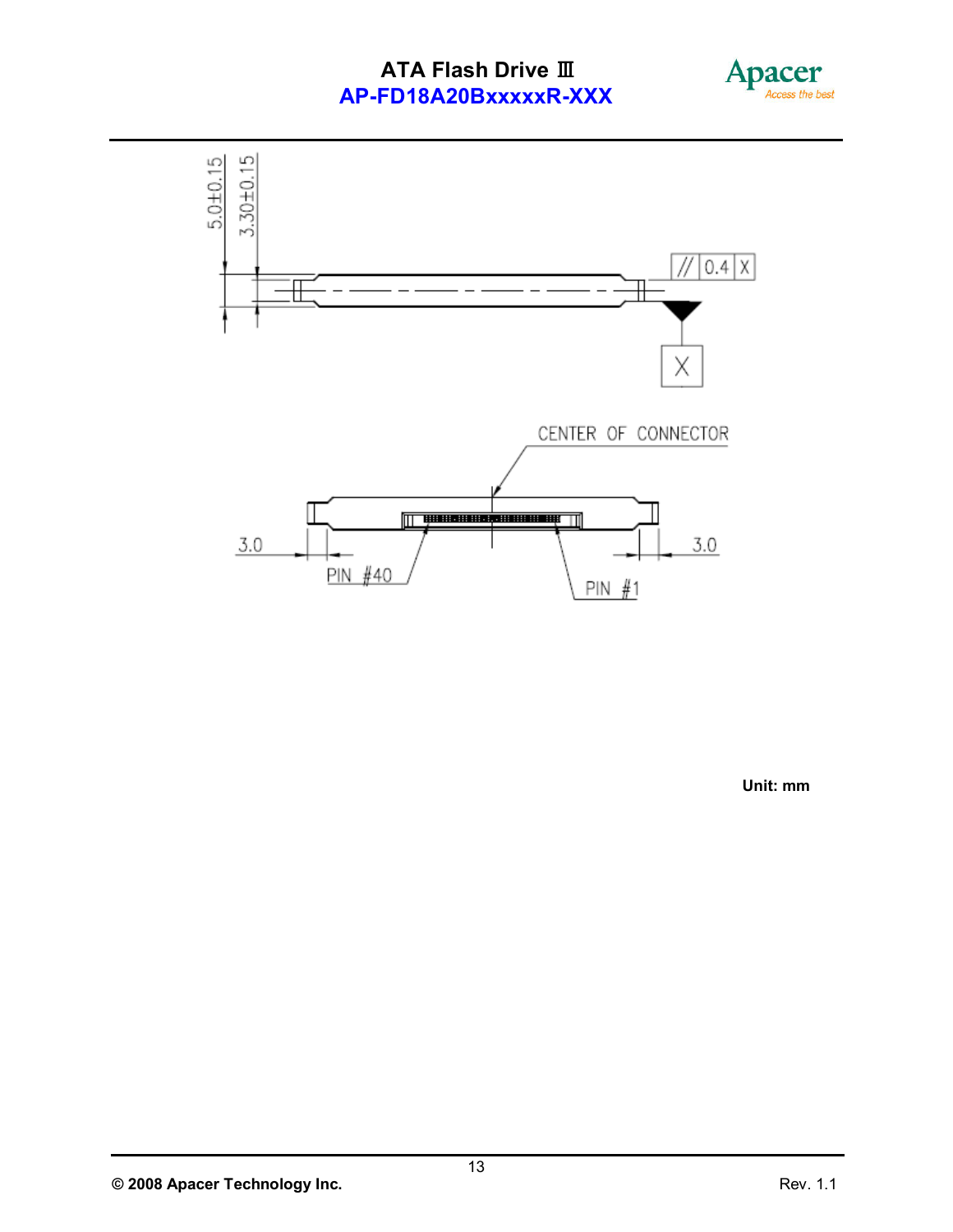

### 8. Product Ordering Information

#### 8.1 Product Code Designation

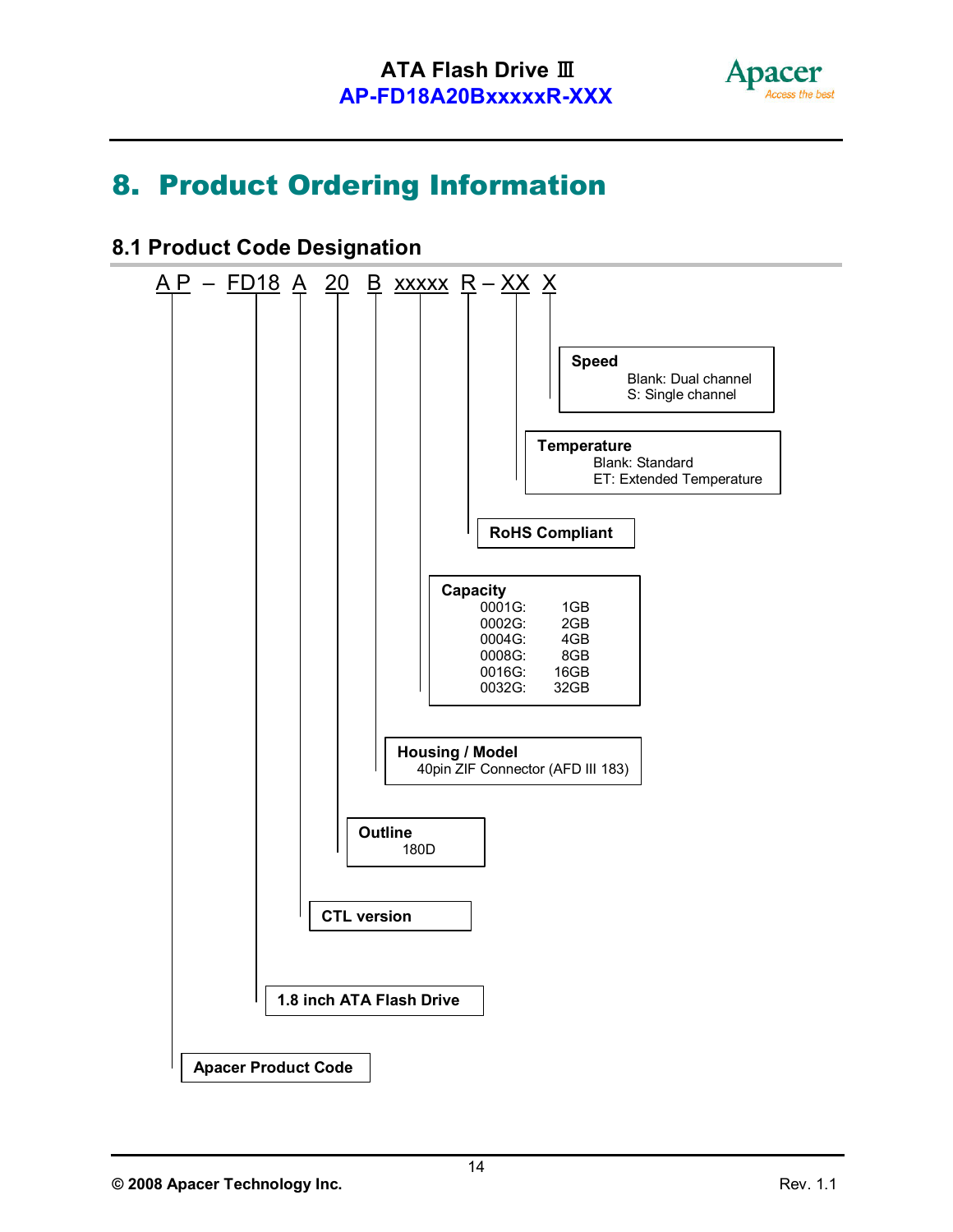

### 8.2 Valid Combinations

| Capacity | <b>Standard</b>     | <b>Extended Temperature</b> |
|----------|---------------------|-----------------------------|
| 1GB      | AP-FD18A20B0001GR   | AP-FD18A20B0001GR-ET        |
| 2GB      | AP-FD18A20B0002GR   | AP-FD18A20B0002GR-ET        |
| 4GB      | AP-FD18A20B0004GR   | AP-FD18A20B0004GR-ET        |
| 8GB      | AP-FD18A20B0008GR   | AP-FD18A20B0008GR-ET        |
| 16GB     | AP-FD18A20B0016GR   | AP-FD18A20B0016GR-ET        |
| 32GB     | AP-FD18A20B0032GR-S | AP-FD18A20B0032GR-ETS       |

© 2008 Apacer Technology Inc. **Rev. 1.1** and the set of the set of the Rev. 1.1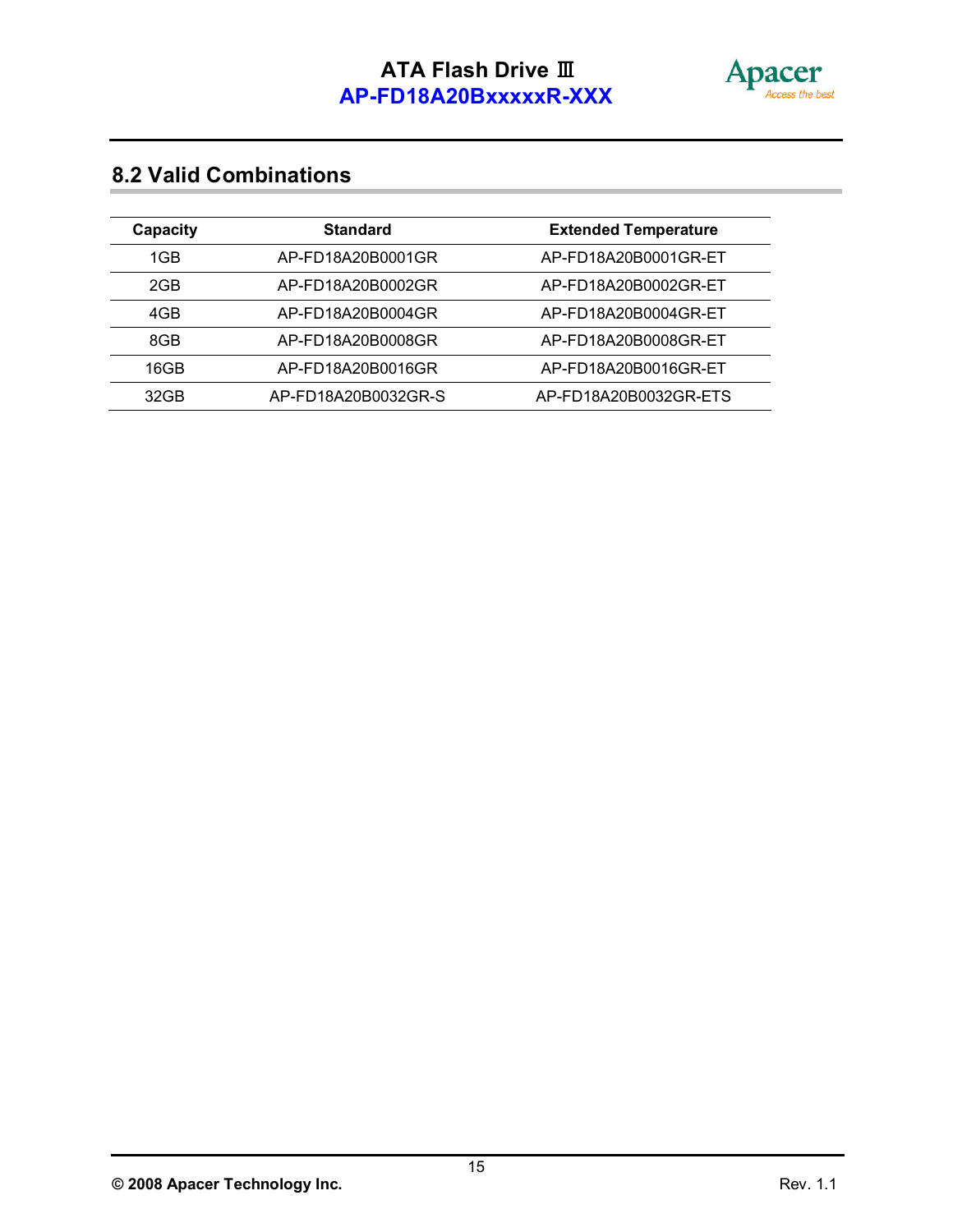

.

# Revision History

| <b>Revision</b> | <b>Description</b>                    | <b>Date</b>    |
|-----------------|---------------------------------------|----------------|
| 0.1             | Preliminary                           | Feb. 26, 2008  |
| 0.2             | <b>Updated Feature</b>                |                |
|                 | <b>Updated Capacity specification</b> | April 7, 2008  |
|                 | <b>Updated Command set</b>            |                |
| 1.0             | Official release                      | April 16, 2008 |
| 1.1             | <b>Updated Performance Table</b>      | May 9, 2008    |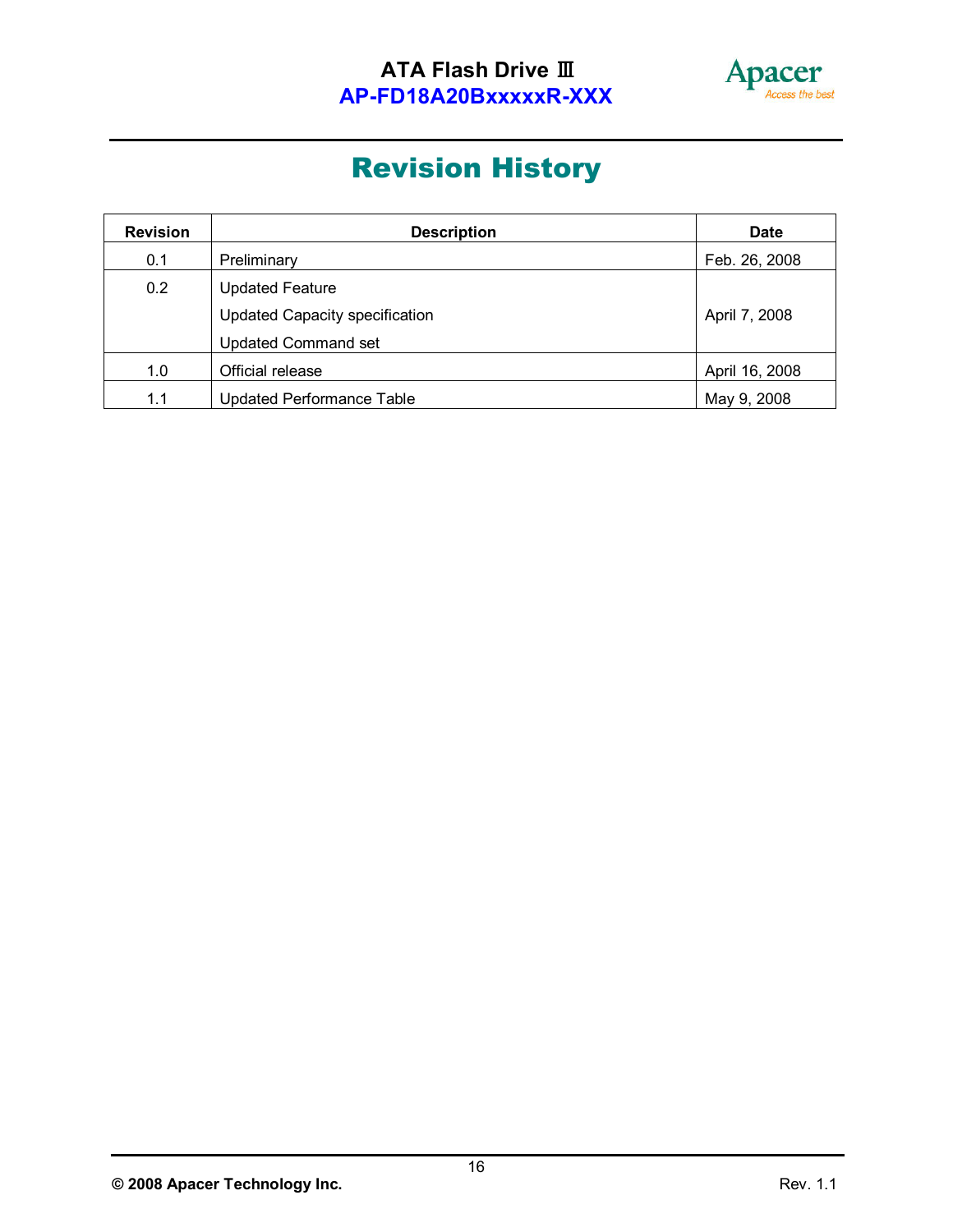

.

### Global Presence

| <b>Taiwan (Headquarters)</b> | <b>Apacer Technology Inc.</b><br>9F, 100, Sec. 1, Hsin Tai Wu Rd.,<br>Hsichih, 221 Taipei Hsien<br>Taiwan, R.O.C.<br>Tel: +886-2-2696-1666<br>Fax: +886-2-2696-1668<br>amtsales@apacer.com |
|------------------------------|--------------------------------------------------------------------------------------------------------------------------------------------------------------------------------------------|
| <b>U.S.A.</b>                | Apacer Memory America, Inc.<br>386 Fairview Way, Suite102,<br>Milpitas, CA 95035<br>Tel: 1-408-586-1291<br>Fax: 1-408-935-9611<br>sa@apacerus.com                                          |
| Japan                        | <b>Apacer Technology Corp.</b><br>5F, Matsura Bldg., Shiba, Minato-Ku<br>Tokyo, 105-0014, Japan<br>Tel: 81-3-5419-2668<br>Fax: 81-3-5419-0018<br>jpservices@apacer.com                     |
| <b>Europe</b>                | Apacer Technology B.V.<br>Europalaan 89<br>5232 BC 'S-Hertogenbosch<br>The Netherlands<br>Tel: 31-73-645-9620<br>Fax: 31-73-645-9629<br>sales@apacer.nl                                    |
| China                        | Apacer Electronic (Shanghai) Co., Ltd<br>1301, No.251, Xiaomugiao Road, Shanghai,<br>200032, China<br>Tel: 86-21-5529-0222<br>Fax: 86-21-5206-6939<br>sales@apacer.com.cn                  |
| India                        | Apacer Technologies Pvt. Ltd.<br>#143, 1st Floor, Raheja Arcade,<br>5th Block Kormangala Industrial Layout,                                                                                |